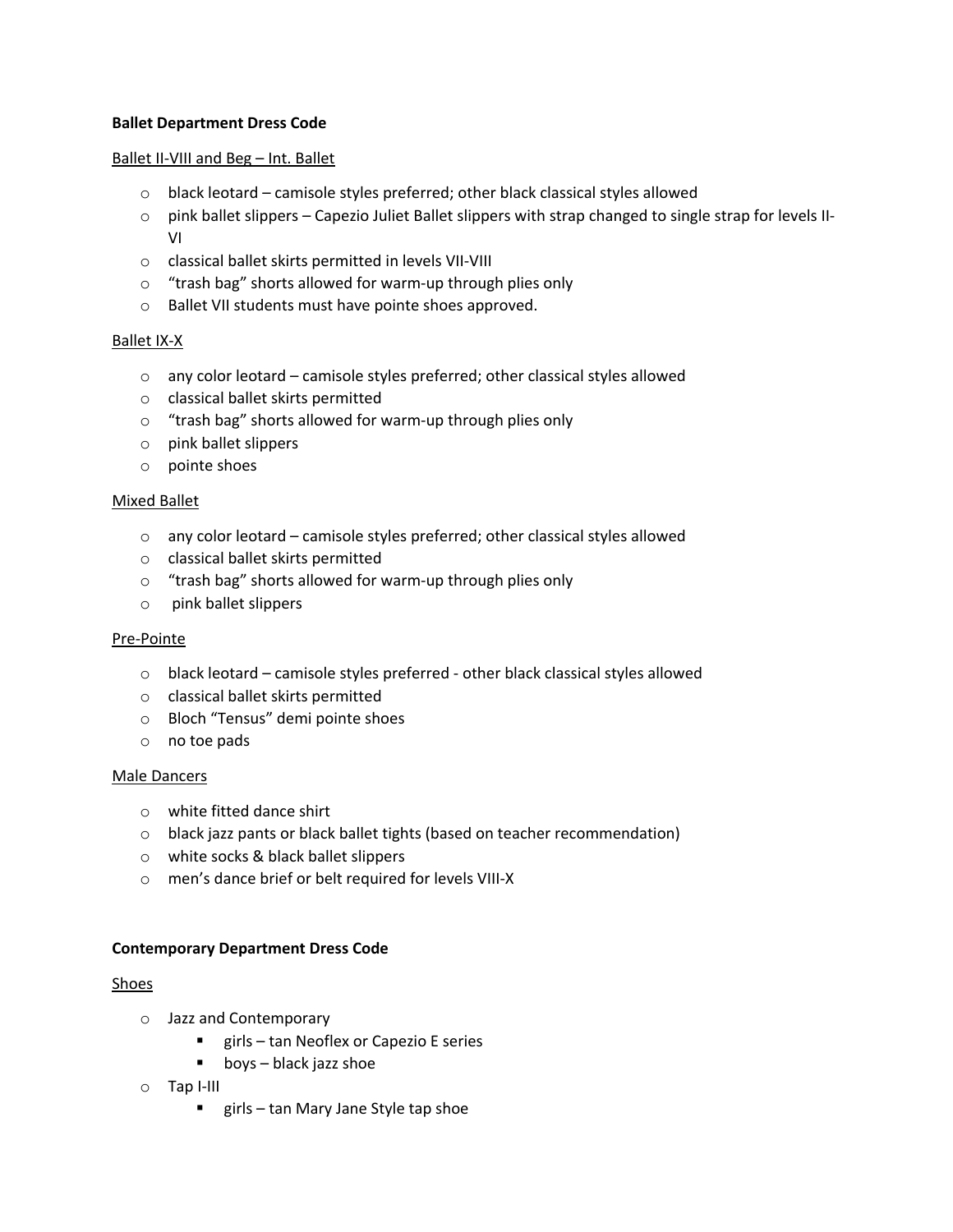- $\blacksquare$  boys black oxford tap shoe
- $\circ$  Tap IV-VII black oxford tap shoe
- o Lyrical/Modern half-sole shoes
- o Hip-Hop dance sneakers No street shoes.
- o Broadway Jazz
	- jazz shoes or
	- character shoes 1.5" heels for jazz levels VI-VII, and Bloch Split Flex for jazz levels VIII-X

## Dancer Attire

- $\circ$  classical leotards any color, or dance crop tops
- o jazz shorts/pants or "trash bag" shorts/pants
- o tan tights must be worn if no dance shorts are worn with leotard
- o no gymnastic style leotards
- o no street clothes (tops or bottoms)
- o hair pulled off face

# **Rising Stars Department Dress Code**

## Shoes

- o Ballet:
	- girls Bloch Belle or Capezio Juliet
	- boys black canvas or leather, any brand
- o Jazz:
	- girls Tan Bloch Neoflex
	- boys black leather, any brand
- o Tap:
	- girls Tan Mary Jane-style tap shoe
	- boys Black oxford tap shoe
- o Tumbling:
	- jazz or ballet shoes

#### Dance Attire

- o Baby Ballet:
	- § pink leotard
	- pink tights
	- pink ballet slippers
	- no skirts
	- hair in a bun
- o Creative Dance:
	- **E** light blue leotard
	- pink tights
	- pink ballet slippers
	- no skirts